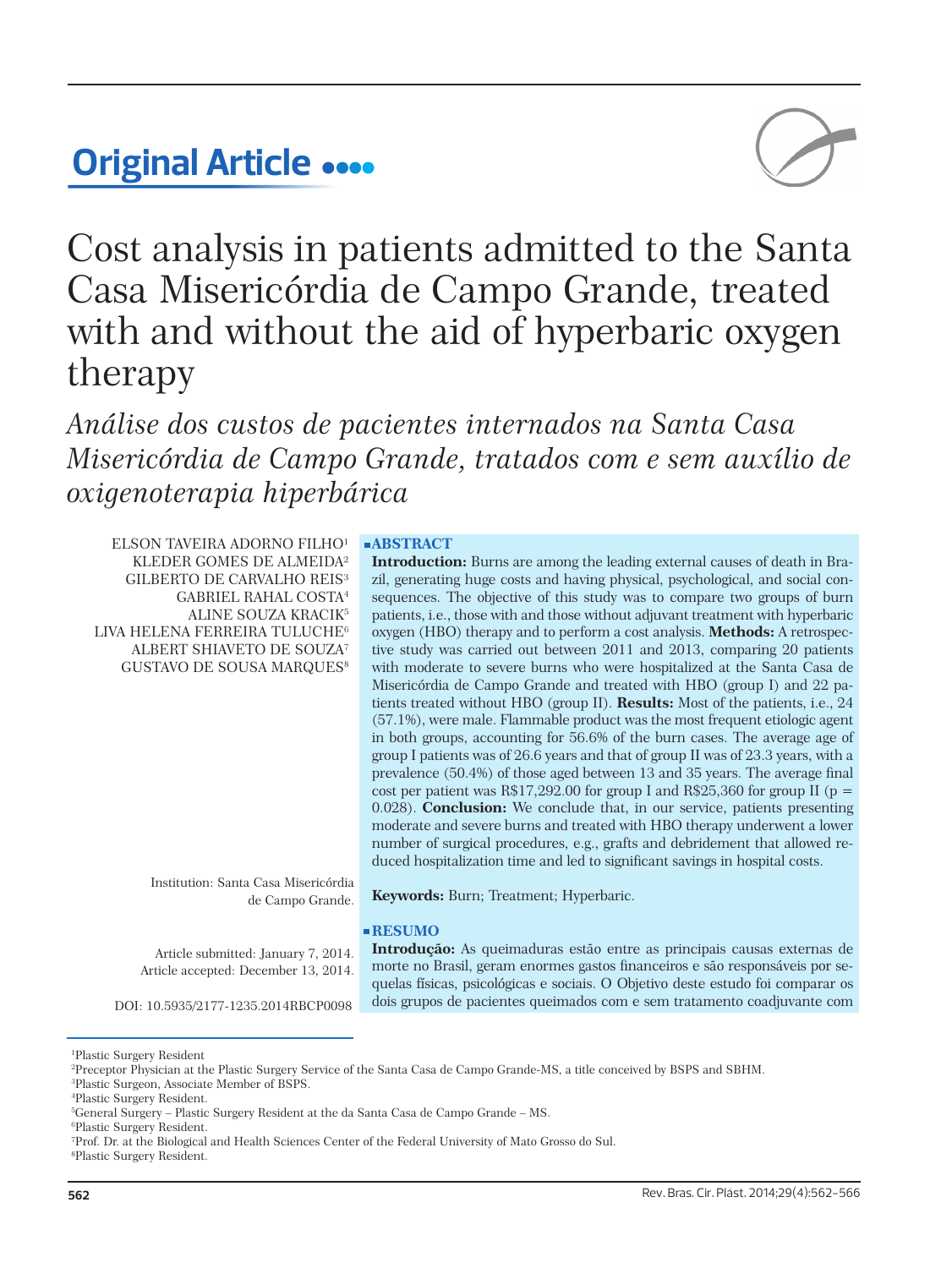Oxigenoterapia Hiperbárica, assim como, realizar uma análise dos custos. **Métodos:** Foi realizado estudo retrospectivo, período de 2011 a 2013, selecionando, 20 pacientes com queimaduras moderadas e graves, internados na Santa Casa de Misericórdia de Campo Grande, tratados com auxílio de OHB (grupo I) e 22 pacientes sem auxílio de OHB (grupo II). **Resultados:** A maioria dos pacientes pertencia ao sexo masculino, 24 pacientes (57,1%). O agente etiológico mais frequente nos dois grupos foi produtos inflamáveis com 56,6% dos casos. A idade média do grupo I foi de 26,6 e a do grupo II 23,3, predominando a faixa etária entre 13 e 35 anos 50,4% dos pacientes. Custo médio final por paciente do Grupo I foi R\$17.292,00, e grupo II R\$25.360 (p=0,028). **Conclusão:** Concluímos que, no nosso serviço, o grupo de pacientes com queimaduras moderadas e graves tratados com auxílio da Oxigenioterapia Hiperbárica teve um menor número de procedimentos cirúrgicos, como enxertos e desbridamento, e menor tempo de internação, levando a uma economia importante dos gastos hospitalares.

**Descritores:** Queimado; Tratamento; Hiperbárica.

#### **INTRODUCTION**

Burns are among the leading external causes of death in Brazil, generating large costs and having physical, psychological, and social consequences<sup>1</sup>.

Gaining knowledge in epidemiology is important in all areas of medical expertise, to support the evaluation and organization of treatment programs and prevention campaigns that present burns as severe accidents that can be avoided through the application of epidemiological principles, besides conducting awareness campaigns and educational programs<sup>2,3</sup>.

Data from the Brazilian Society of Burns show that, in Brazil, there are 1 million cases of burns each year, of which 200,000 are treated in emergency services. Of these, 40,000 require hospitalization and about 2500 result in death, directly or indirectly due to the injuries, which entail a high social and economic impact. Several methods have been used to reduce the costs associated with burn injuries; one of such methods is hyperbaric oxygen (HBO) therapy<sup>4,5</sup>.

## **OBJECTIVE**

The aim of this study was to compare the final costs of burn patients treated with and without HBO therapy and to perform a cost analysis.

## **METHODS**

A retrospective study was carried out between 2011 and 2013, including patients presenting moderate to severe burn who were admitted to the Santa Casa de Misericórdia of Campo Grande. Of these patients, 23 were treated with HBO (group I) and 23 were treated without HBO (group II). For the HBO therapy, the protocol included only patients with severe burns (second-degree burns exceeding 20% of the body surface area [BSA]; third-degree burns exceeding 10% of the BSA; electrical burns; or burns in delicate areas such as the face, neck, hands, feet, perineum, armpits,

groin, and popliteal region) and moderate burns (seconddegree burns involving between 10% and 20% of the BSA, or third-degree burns involving between 3% and 10% of the BSA). All patients needed to be hemodynamically stable to receive the treatment. Each session was performed at 2.5 atm for a period of 120 min, once a day. Throughout the procedure, patients were followed by a hyperbaric physician. Variables such as sex, age, etiology, and severity of the burn were evaluated using the chi-square test. The comparison between patients treated or not treated with HBO in relation to the number of sessions, debridement, grafts, dressings, and final costs was carried out using Student's t test. Statistical analysis was performed by using SPSS software, version 17.0, with the level of significance set at 5%.

## **RESULTS**

Most of the patients were male, among whom 56.5% and 60.9% were treated with and without HBO, respectively (Graph 1 and Table 1).



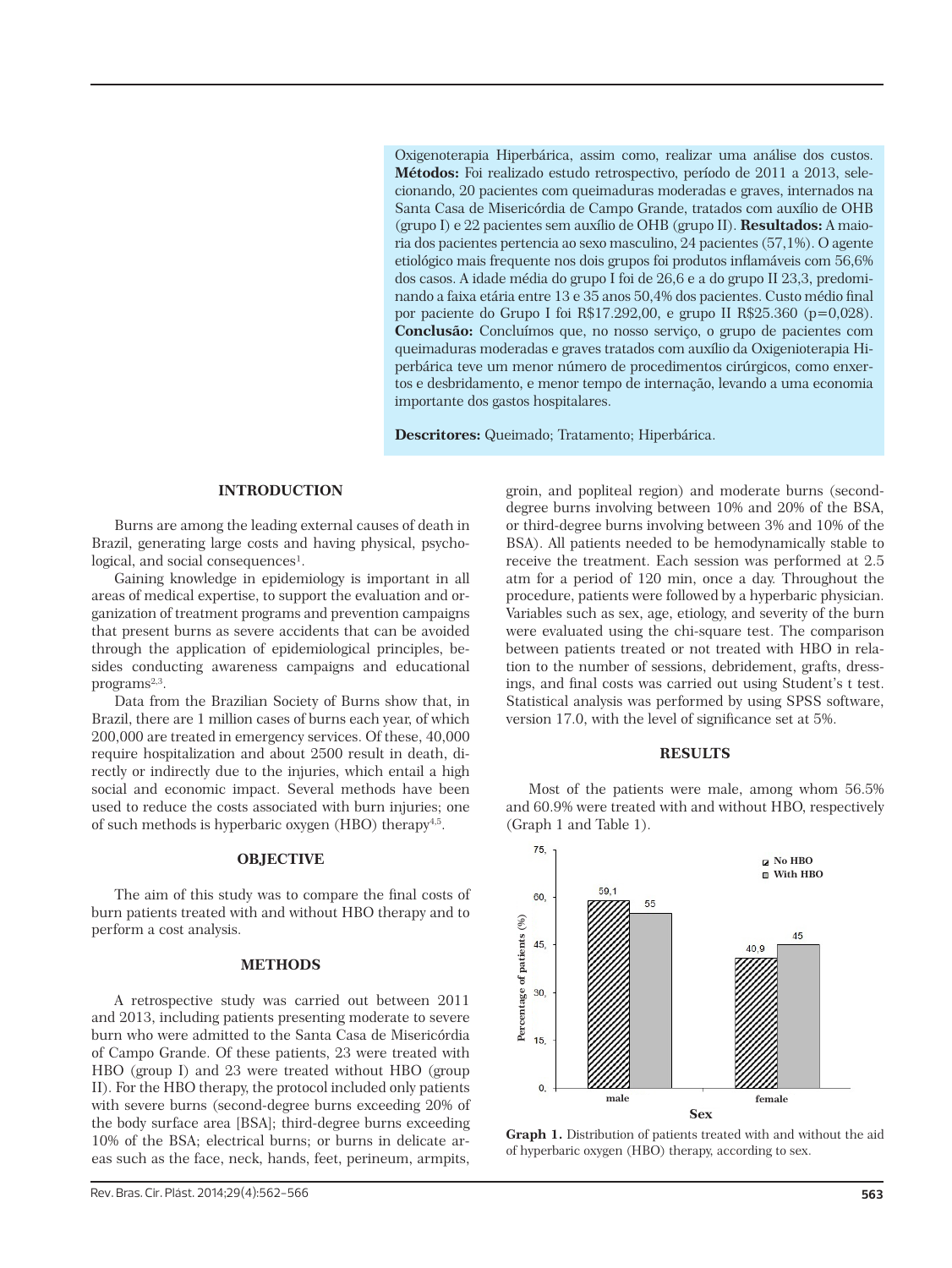A flammable product was the most frequent etiologic agent in both groups, with 39.1% and 65.2% of these patients treated with and without HBO, respectively (Graph 2 and Table 1). The average age of group I patients was of 27.9 years, and that of group II patients was of 26.7 years. There was a prevalence of patients aged between 13 and 35 years—accounting for 60.9% of group I and 43.5% of group II (Graph 3 and Table 1). The classifications of burns presented by group I patients were moderate in 10 and severe in 13. In group II, 13 burns were moderate and 10 were severe (Graph 4 and Table 1). The number of debridement performed was 21 in group I and 49 in group II.



The number of graft procedures carried out in was 12 in group I and 28 in group II. The average hospitalization time was 23.3 days in group I and 29.8 days in group II. The average cost for the grafts in groups I and II was 89.74 and 209.39 reals, respectively, whereas the average cost for debridement procedures was 91.30 and 213.04 reals, respectively. The average cost of hospitalization was 19,933.91 reals in group I and 26,285.22 reals in group II. The final average costs per patient 20,114 reals in group I and  $26,707$  reals in group II ( $p=0.093$ ). The number of HBO sessions in group I varied from 2 to 20, with an average of 11.04 sessions (Table 2).



**Graph 2.** Distribution of patients treated with and without the aid of hyperbaric oxygen (HBO) therapy, according to burn etiology.

**Graph 3.** Distribution of patients treated with and without the aid of hyperbaric oxygen (HBO) therapy, according to age group.

| Table 1. Distribution of patients according to sex, age, burn etiology, and burn severity, among those who were or not submit- |  |
|--------------------------------------------------------------------------------------------------------------------------------|--|
| ted to hyperbaric oxygen therapy.                                                                                              |  |

| Age group (years)<br><b>Etiology of burn</b><br>Graph 3. Distribution of patients treated with and without the aid<br>Graph 2. Distribution of patients treated with and without the aid<br>of hyperbaric oxygen (HBO) therapy, according to age group.<br>of hyperbaric oxygen (HBO) therapy, according to burn etiology.<br>Table 1. Distribution of patients according to sex, age, burn etiology, and burn severity, among those who were or not submit-<br>ted to hyperbaric oxygen therapy.<br><b>Total</b><br><b>Variable</b><br>Hyperbaric oxygen<br>therapy<br>Yes<br>$\mathbf{N}\mathbf{o}$<br>Sex ( $p = 0.725$ )*<br>Male<br>60.9 (14)<br>56.5(13)<br>58.7 (27)<br>Female<br>39.1(9)<br>43.5(10)<br>41.3(19)<br>Age group ( $p = 0.455$ )*<br>Up to 12<br>30.4(7)<br>17.4(4)<br>23.9(11)<br>Between 13 and 35<br>43.5(10)<br>60.9(14)<br>52.2(24)<br>Over 35<br>26.1(6)<br>23.9(11)<br>21.7(5)<br>Burn etiology ( $p = 0.326$ )*<br>Flammable product<br>65.2(15)<br>39.1(9)<br>47.8 (22)<br>Scald<br>17.4(4)<br>30.4(7)<br>23.9(11)<br>Contact<br>13.0(3)<br>17.4(4)<br>15.2(7)<br>Electricity<br>4.3(1)<br>13.0(3)<br>8.7(4)<br>Burn severity ( $p = 0.376$ )*<br>Moderate<br>56.5(13)<br>43.5(10)<br>50.0(23) | Percentage of patients (%)<br>52,5<br>35<br>35,<br>18,2<br>17,5<br>$\mathbf{0}$<br>Flammable<br>Scald | 20<br>13,6<br>Contact | Percentage of patients (%)<br>45,<br>40.9<br>31.8<br>30,<br>15,<br>$\mathbf{0}$<br>Between 13 and 35<br>up to 12 | 27.3<br>More than 35 |
|------------------------------------------------------------------------------------------------------------------------------------------------------------------------------------------------------------------------------------------------------------------------------------------------------------------------------------------------------------------------------------------------------------------------------------------------------------------------------------------------------------------------------------------------------------------------------------------------------------------------------------------------------------------------------------------------------------------------------------------------------------------------------------------------------------------------------------------------------------------------------------------------------------------------------------------------------------------------------------------------------------------------------------------------------------------------------------------------------------------------------------------------------------------------------------------------------------------------------|-------------------------------------------------------------------------------------------------------|-----------------------|------------------------------------------------------------------------------------------------------------------|----------------------|
|                                                                                                                                                                                                                                                                                                                                                                                                                                                                                                                                                                                                                                                                                                                                                                                                                                                                                                                                                                                                                                                                                                                                                                                                                              |                                                                                                       |                       |                                                                                                                  |                      |
|                                                                                                                                                                                                                                                                                                                                                                                                                                                                                                                                                                                                                                                                                                                                                                                                                                                                                                                                                                                                                                                                                                                                                                                                                              |                                                                                                       |                       |                                                                                                                  |                      |
|                                                                                                                                                                                                                                                                                                                                                                                                                                                                                                                                                                                                                                                                                                                                                                                                                                                                                                                                                                                                                                                                                                                                                                                                                              |                                                                                                       |                       |                                                                                                                  |                      |
|                                                                                                                                                                                                                                                                                                                                                                                                                                                                                                                                                                                                                                                                                                                                                                                                                                                                                                                                                                                                                                                                                                                                                                                                                              |                                                                                                       |                       |                                                                                                                  |                      |
|                                                                                                                                                                                                                                                                                                                                                                                                                                                                                                                                                                                                                                                                                                                                                                                                                                                                                                                                                                                                                                                                                                                                                                                                                              |                                                                                                       |                       |                                                                                                                  |                      |
|                                                                                                                                                                                                                                                                                                                                                                                                                                                                                                                                                                                                                                                                                                                                                                                                                                                                                                                                                                                                                                                                                                                                                                                                                              |                                                                                                       |                       |                                                                                                                  |                      |
|                                                                                                                                                                                                                                                                                                                                                                                                                                                                                                                                                                                                                                                                                                                                                                                                                                                                                                                                                                                                                                                                                                                                                                                                                              |                                                                                                       |                       |                                                                                                                  |                      |
|                                                                                                                                                                                                                                                                                                                                                                                                                                                                                                                                                                                                                                                                                                                                                                                                                                                                                                                                                                                                                                                                                                                                                                                                                              |                                                                                                       |                       |                                                                                                                  |                      |
|                                                                                                                                                                                                                                                                                                                                                                                                                                                                                                                                                                                                                                                                                                                                                                                                                                                                                                                                                                                                                                                                                                                                                                                                                              |                                                                                                       |                       |                                                                                                                  |                      |
|                                                                                                                                                                                                                                                                                                                                                                                                                                                                                                                                                                                                                                                                                                                                                                                                                                                                                                                                                                                                                                                                                                                                                                                                                              |                                                                                                       |                       |                                                                                                                  |                      |
|                                                                                                                                                                                                                                                                                                                                                                                                                                                                                                                                                                                                                                                                                                                                                                                                                                                                                                                                                                                                                                                                                                                                                                                                                              |                                                                                                       |                       |                                                                                                                  |                      |
|                                                                                                                                                                                                                                                                                                                                                                                                                                                                                                                                                                                                                                                                                                                                                                                                                                                                                                                                                                                                                                                                                                                                                                                                                              |                                                                                                       |                       |                                                                                                                  |                      |
|                                                                                                                                                                                                                                                                                                                                                                                                                                                                                                                                                                                                                                                                                                                                                                                                                                                                                                                                                                                                                                                                                                                                                                                                                              |                                                                                                       |                       |                                                                                                                  |                      |
|                                                                                                                                                                                                                                                                                                                                                                                                                                                                                                                                                                                                                                                                                                                                                                                                                                                                                                                                                                                                                                                                                                                                                                                                                              |                                                                                                       |                       |                                                                                                                  |                      |
|                                                                                                                                                                                                                                                                                                                                                                                                                                                                                                                                                                                                                                                                                                                                                                                                                                                                                                                                                                                                                                                                                                                                                                                                                              |                                                                                                       |                       |                                                                                                                  |                      |
|                                                                                                                                                                                                                                                                                                                                                                                                                                                                                                                                                                                                                                                                                                                                                                                                                                                                                                                                                                                                                                                                                                                                                                                                                              |                                                                                                       |                       |                                                                                                                  |                      |
|                                                                                                                                                                                                                                                                                                                                                                                                                                                                                                                                                                                                                                                                                                                                                                                                                                                                                                                                                                                                                                                                                                                                                                                                                              |                                                                                                       |                       |                                                                                                                  |                      |
|                                                                                                                                                                                                                                                                                                                                                                                                                                                                                                                                                                                                                                                                                                                                                                                                                                                                                                                                                                                                                                                                                                                                                                                                                              |                                                                                                       |                       |                                                                                                                  |                      |
|                                                                                                                                                                                                                                                                                                                                                                                                                                                                                                                                                                                                                                                                                                                                                                                                                                                                                                                                                                                                                                                                                                                                                                                                                              |                                                                                                       |                       |                                                                                                                  |                      |
| 43.5(10)<br>56.5(13)<br>50.0(23)<br>Severe<br>Data are presented as relative frequency (absolute frequency). *p-Value in the chi-square test.                                                                                                                                                                                                                                                                                                                                                                                                                                                                                                                                                                                                                                                                                                                                                                                                                                                                                                                                                                                                                                                                                |                                                                                                       |                       |                                                                                                                  |                      |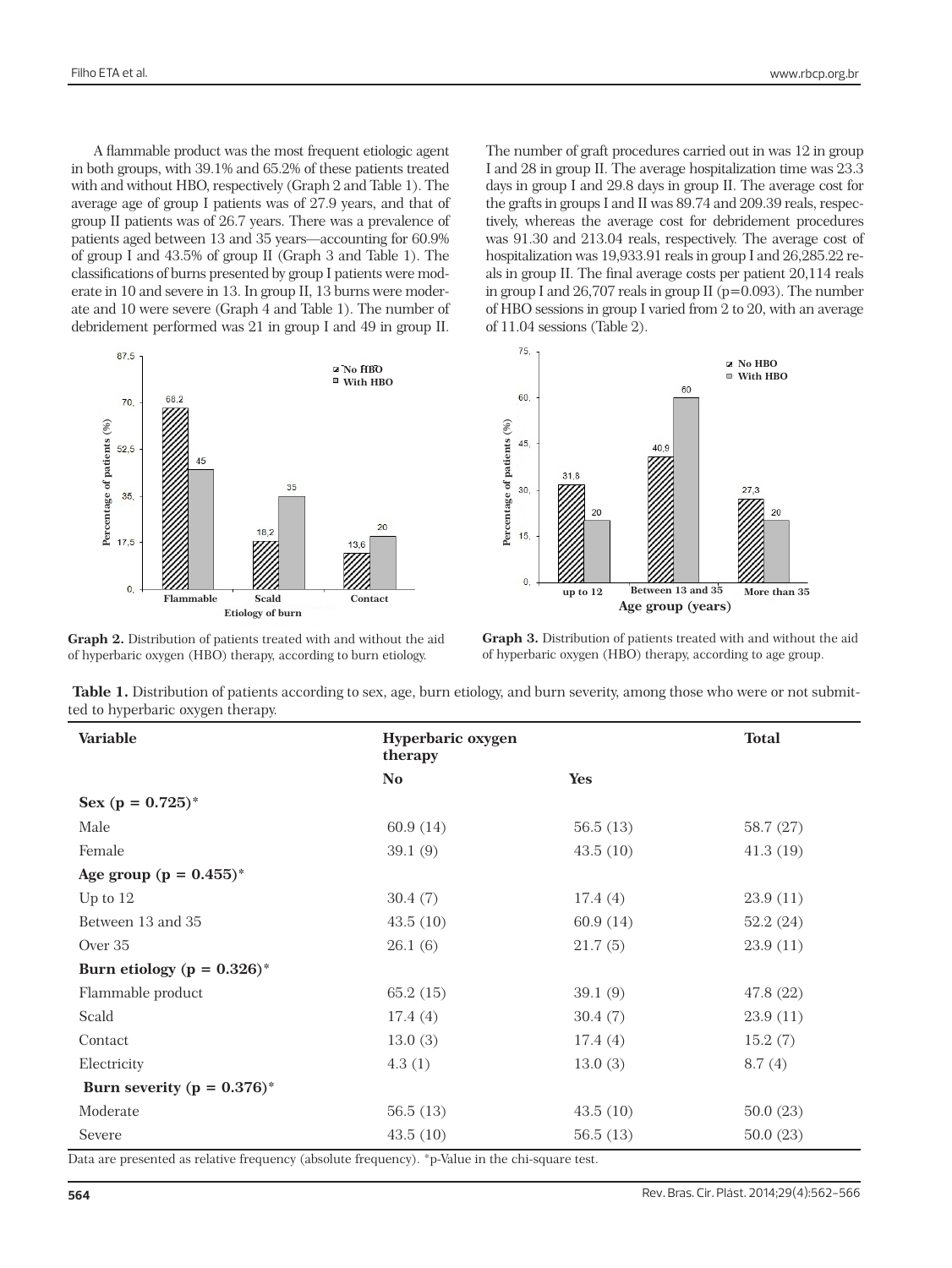| <b>Variable</b>             | Hyperbaric oxygen<br>therapy |                         | p-Value* |
|-----------------------------|------------------------------|-------------------------|----------|
|                             | No.                          | <b>Yes</b>              |          |
| Age (years)                 | $26.65 \pm 4.00$             | $26.91 \pm 3.35$        | 0.96     |
| Grafts $(n^{\circ})$        | $1.22 \pm 0.17$              | $0.52 \pm 0.20$         | 0.01     |
| Grafts expenses (R\$)       | $209.39 \pm 28.52$           | $89.74 \pm 33.97$       | 0.01     |
| Debridement $(no)$          | $2.13 \pm 0.26$              | $0.91 \pm 0.33$         | 0.01     |
| Debridement expenses (R\$)  | $213.04 \pm 26.15$           | $91.30 \pm 32.62$       | 0.01     |
| Hospitalization time (days) | $29.87 \pm 3.12$             | $22.65 \pm 2.95$        | 0.1      |
| Hospitalization costs (R\$) | $26285.22 \pm 2744.76$       | $19933.91 \pm 2598.87$  | 0.1      |
| Total costs (R\$)           | $26707.65 \pm 2789.66$       | $20114.969 \pm 2640.03$ | 0.09     |

**Table 2.** Results for age, grafts, debridement, hospitalization, and total and partial costs for each procedure carried out in patients submitted or not to hyperbaric oxygen therapy.

Data are presented as average  $\pm$  standard deviation. \*p-Value in Student's t test.

# **DISCUSSION**

Burn is a complex and dynamic lesion characterized by a coagulation region surrounded by a stasis zone, which is, in turn, surrounded by an erythema area. This coagulation region can extend up to 10 times in the first 48 h, and can then rapidly evolve into ischemic necrosis. Hemoconcentration and microthrombosis occur in postcapillary venules and decrease or suppress the microcirculation flow. This is associated with increased capillary permeability, promoting plasma transudation into the injured tissues and leading to a rapid edema formation and progression to ischemic necrosis<sup>6</sup>. Changes in microcirculation in distant areas are also observed and are due to the action of vasoactive mediators, leading to edema of unburned tissues. This ischemic process is progressive and can extend the damage during the first days after trauma<sup>7</sup>. Prolonged thermal damage is due to the inability of surrounding tissues to provide the cells of the injured area with the oxygen and nutrient supply necessary to maintain their viability, thus leading to the progression of the lesion to the deeper layers<sup>7</sup>.

The treatments of burns are aimed at reducing edema, preserving viable tissues around the burned area, increasing the body's defenses, and promoting wound healing. Therefore, HBO therapy is a complementary treatment to accelerate this process of tissue recovery<sup>8</sup>.

Adjuvant treatment with HBO therapy should be started as early as possible after the injury for initial resuscitation. This treatment can be carried out two times, lasting 90 min each, at 2.5 atm, starting in the first 24 h and continued until the wound is epithelialized. Children should be treated for 45 min. In large burns involving 40% or more of the BSA, the treatment may be longer than 15 days with an average between 20 and 30 sessions, but not exceeding 40–50 sessions, except in special cases<sup>1</sup>.

The use of HBO therapy as an aid in burns treatment has shown several benefits such as:

**1.** Decrease in erythema, edema formation, and burn  $extulation<sup>9,10</sup>:$ 

**2.** Improvement in perfusion and tissue oxygenation<sup>10,11</sup>, with a significant increase in tissue  $\text{pO}_2$ , which can remain high after interrupting the HBO therapy<sup>12</sup>;

**3.** Early reversal of capillary stasis with decreased progression of thermal injury and more rapid epithelialization of the wound<sup>11,12</sup>:

**4.** Improvement of the immune response by increasing the activity of macrophages $12$ ;

**5.** Decreased time of wound healing, with decreased rates of infections of the burned area<sup>12</sup>.

HBO therapy also restores depleted levels of ADP, reduces high levels of lactate and phosphorylases, maintains the integrity of the microcirculation, and provides the substrates necessary to maintain the vitality of tissues surrounding the burn area, thus preventing the progression of the lesion $13$ . These effects reduce the need for performing graft procedures in addition to diminishing the hospitalization time, infection rate, mortality, and hospital costs8, as confirmed in this study in which a significant reduction in grafts and debridement requirement as well as in final hospital costs was observed.

In this study, most of the patients were male, aged between 13 and 35 years—an age group representing the greatest production force and manpower, according to other studies published in the literature<sup>14-16</sup>. In the article "Burn patients evaluated for hyperbaric oxygen therapy," by Marra et al.14, most of the patients were male (75%), and the average age of groups I and II was 38.1 and 52.8 years, respectively. Concerning the etiologic agent, we confirmed the data reported in the literature that highlight flammable agents, e.g., alcohol, gasoline, and thinner, as the main etiologic factor; this etiology accounts for 39.1% and 65.2% of the patients treated with and without HBO, respectively, according to the studies by Macedo et al.<sup>15</sup> and Leão et al.<sup>16</sup>.

Several clinical series demonstrated a more rapid recov-